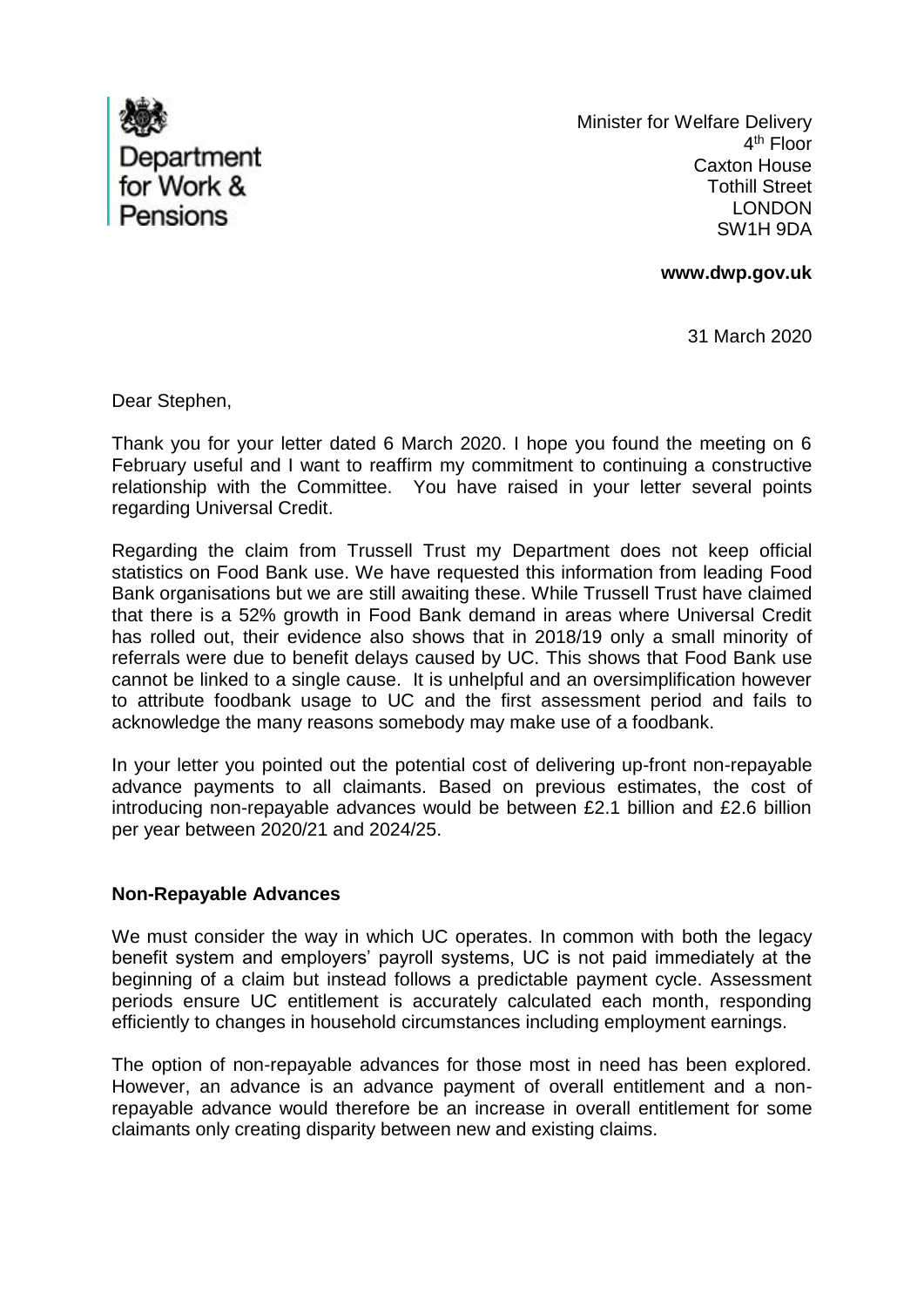## **Increased Payment Frequency**

It is impossible to pay an accurate award of UC after the first 2 weeks as awards are assessed and paid monthly. Assessing UC on a monthly basis ensures that we receive at least one update of earnings information for each working member of a household, meaning that the benefit calculated accurately reflects the needs of the household. At the end of each assessment period, the claimant is paid an amount that reflects their circumstances for the forthcoming month.

For those who need assistance in managing their finances, alternative payment arrangements can be put in place. These include More Frequent Payments, which you and I have discussed previously.

# **Removing the 'five week wait' for those moving from legacy to Universal Credit**

The Department has taken a number of steps to smooth the transition from legacy benefits to UC. Aside from updates to the advances policy, we have already announced non-repayable 2-week run-ons for elements of Jobseekers Allowance, Employment Support Allowance and Income Support. These will come into effect from July this year and will run alongside the existing 2-week run-on for housing benefit for eligible claimants. The run-ons will work in tandem with the advances to ensure claimants are eased into UC and are able to manage their money in the early stages of their claim.

# **Backdating**

We encourage all claimants to register their claim and engage with us at the earliest opportunity to ensure we can understand their unique circumstances and support them appropriately. Backdating will be available in very limited circumstances to protect our most vulnerable claimants who may be delayed in claiming Universal Credit through no fault of their own.

We want to ensure that claimants understand they must make a claim at the point of need.

### **Deferring repayment of advances until after claimants are in work**

The Department's approach to recovering advances strike the correct balance between providing support to vulnerable claimants in immediate financial need and ensuring there is always a work incentive in Universal Credit alongside fairness to the taxpayer. The repayment method and schedule of advances is explained to the claimant by a work coach or case manager, who will outline what they are expected to receive, as well as confirming the claimant is able to afford the monthly repayments. Budgeting support is also available to any claimant who needs additional help.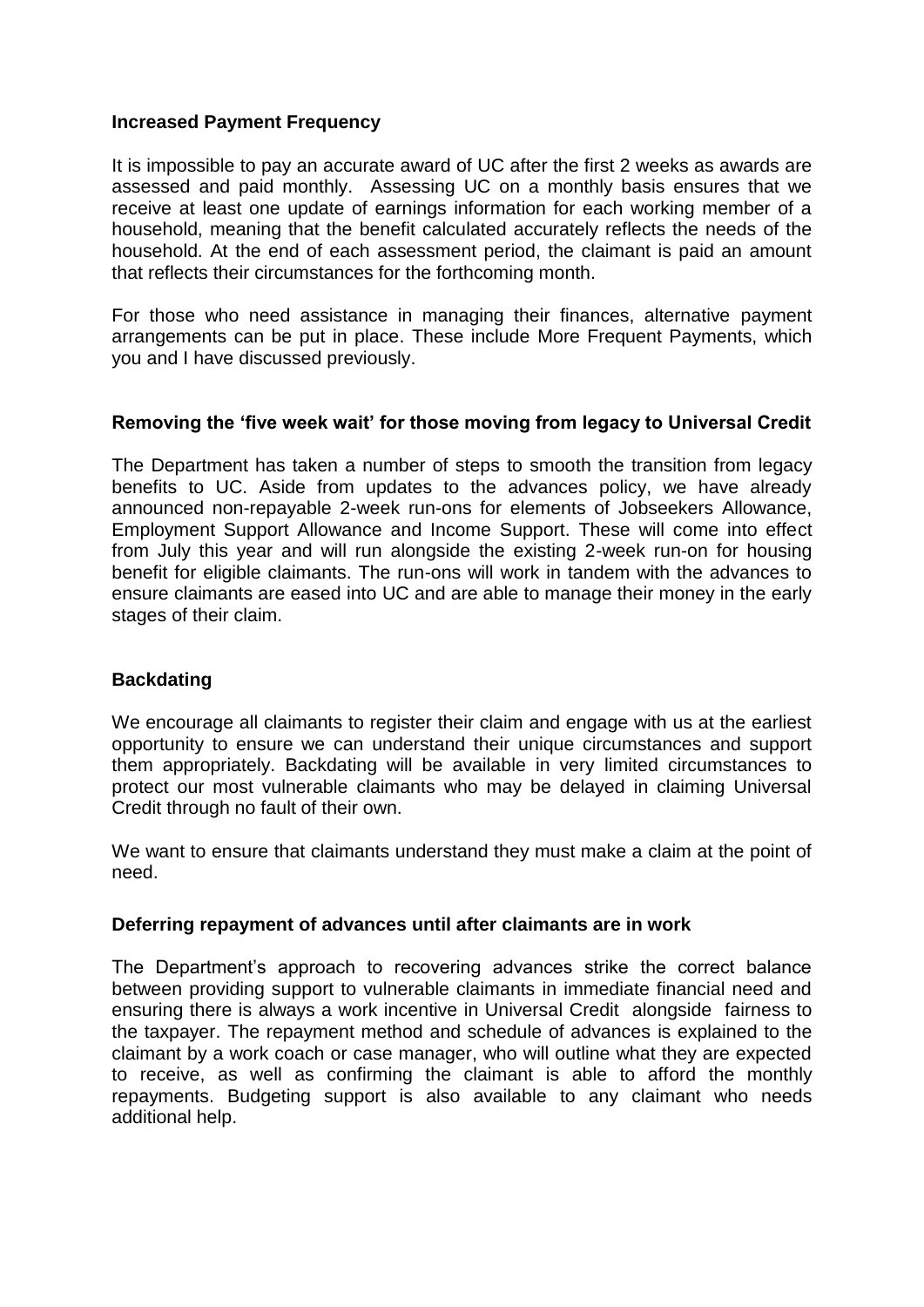Repaying advances only after entering employment could act as an employment disincentive, undermining one of UC's the core objectives. The Department acknowledges that the repayment of advances can be difficult for some which is why the package of changes announced in the Spring Budget included changes to way advances and deductions are recovered.

# **Lowering the deductions cap**

You will be pleased to know that, as announced by the Chancellor on 11 March, we will be further lowering the standard deductions cap from 30% to 25% of the standard allowance from October 2021. This reduction will allow more than 350,000 claimants to retain more of their monthly award for day-to-day expenses.

## **Extending the Advance repayment period**

As mentioned previously, from October 2021, claimants will be able to repay new claim advances over 24 months instead of 12 months. This will replace the previous proposed measure of extending the period to 16 months. In conjunction with the change to the deductions limit, this change will mean that claimants will be able to repay third party debts more quickly as well as being able to access the support they require.

## **Specific response on Covid-19 for 2020/21**

Further to the aspects raised above, in response to the growing concerns around COVID-19, the Government has announced a number of measures including, changes to the standard allowance, which will provide additional support to claimants for one year. From 6 April this year, the standard rate of UC will be increased by £86.67 a month for 12 months, meaning claimants will be up to £1040 better off.

This measure is in addition to the planned annual uprating of all benefits in line with CPI of 1.7% and will work with previous welfare announcements to safeguard our claimants during this difficult time.

I hope the above responses explain the work we have been conducting in this space and look forward to exploring further options to support our claimants with you as part of your inquiries.

**Will Quince MP**

**Minister for Welfare Delivery**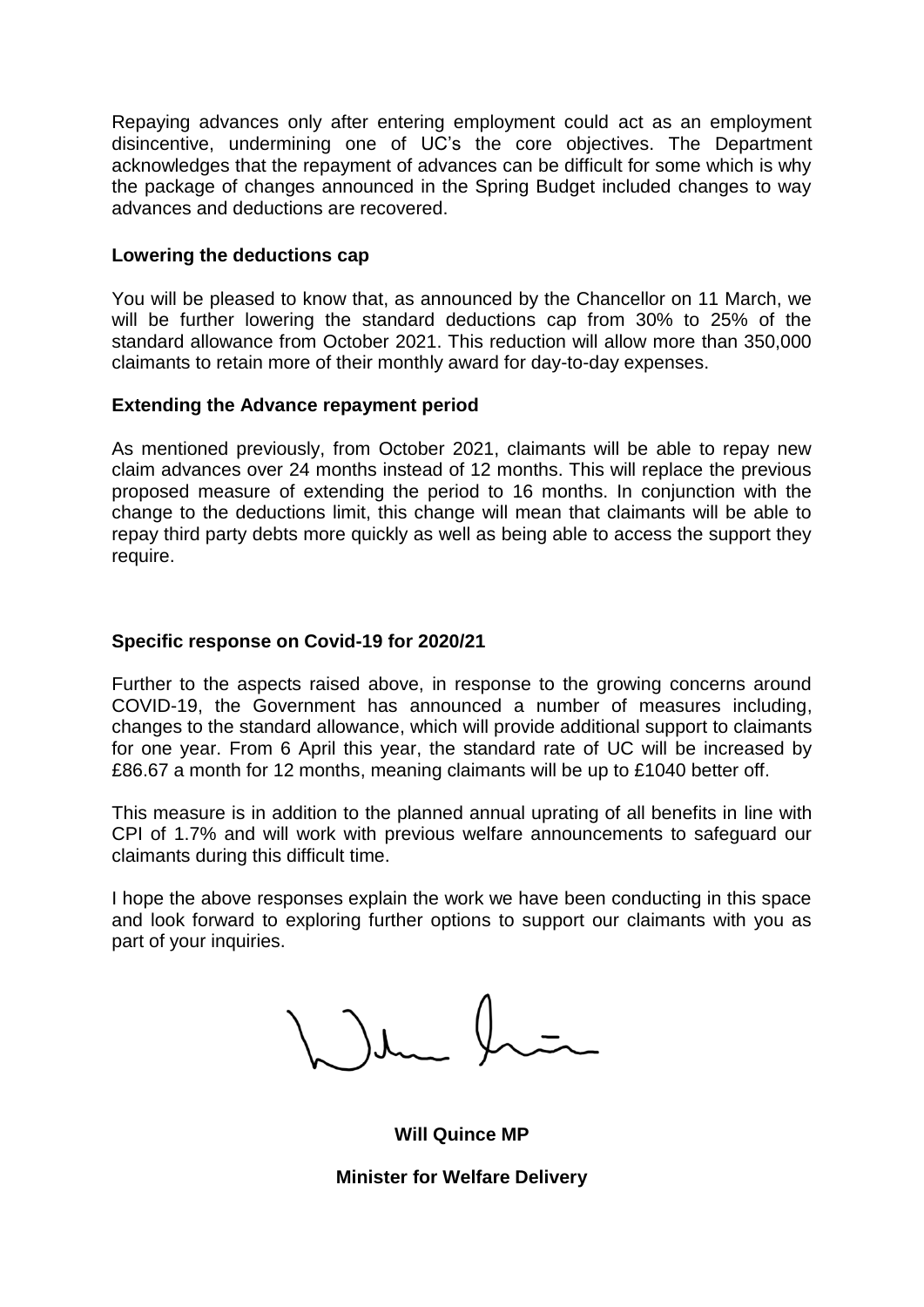

Will Quince MP Minister for Welfare Delivery Department for Work and Pensions

6 March 2020

Dear Will

Thank you for meeting with me on 6 February to discuss Universal Credit.

The fact that 60% of claimants take a loan from the Department when their claim starts suggests that the initial assumption—that claimants would have a month's pay in their bank account when claiming—was incorrect.<sup>1</sup> The Trussell Trust reports that Universal Credit claimants are two and a half times more likely to use a foodbank than legacy benefit claimants. It is hard to see differences that can account for this other than the five week wait. I hope the Committee can play a constructive role in supporting sensible changes to address the problem. I envisage this being an important part of the Committee's work when we start meeting after the recess.

The initial assumption clearly does not apply to people who have left a weekly paid job or a zero hours contract; nor to people migrating from other benefits. Up-front payment to all claimants of a non-repayable advance to cover the five week wait would be a solution, but costly. I think you said it would cost £3 billion over the spending period.

### **Is that correct and, if so, please could you set out the assumptions on which it is based (for example, take-up)?**

There are a number of other ways of reducing the impact of the five week wait which are likely to be of interest to the Committee and would incur lower costs. Would it be possible, for each of the options below, to set out:

- **The Department's assessment of costings; and**
- **The Department's assessment of feasibility.** We are particularly interested in the Department's assessment of possible effects on claimant behaviour, and on how implementing each option would affect the rest of the UC programme?

The options are:

• Paying a non-repayable up front advance only to claimants most in need; the Committee suggested in September that this should include disabled people (including families with disabled children) and those with long term health conditions; those receiving social services support; and those in debt above a specified threshold;

<sup>&</sup>lt;sup>1</sup> See Social Security Advisory Committee, The Universal Credit (Waiting Days) [\(Amendment\)](https://assets.publishing.service.gov.uk/government/uploads/system/uploads/attachment_data/file/434281/universal-credit-waiting-days-report.pdf) Regulations 2015 (S.I. 2015 No. 1362) - [Report by the Social Security Advisory Committee under Section 174\(1\) of the](https://assets.publishing.service.gov.uk/government/uploads/system/uploads/attachment_data/file/434281/universal-credit-waiting-days-report.pdf) Social [Security Administration Act 1992 and statement by the Secretary of State for Work and Pensions in accordance](https://assets.publishing.service.gov.uk/government/uploads/system/uploads/attachment_data/file/434281/universal-credit-waiting-days-report.pdf) [with Section 174\(2\) of that Act, p](https://assets.publishing.service.gov.uk/government/uploads/system/uploads/attachment_data/file/434281/universal-credit-waiting-days-report.pdf)ara. 10-18.